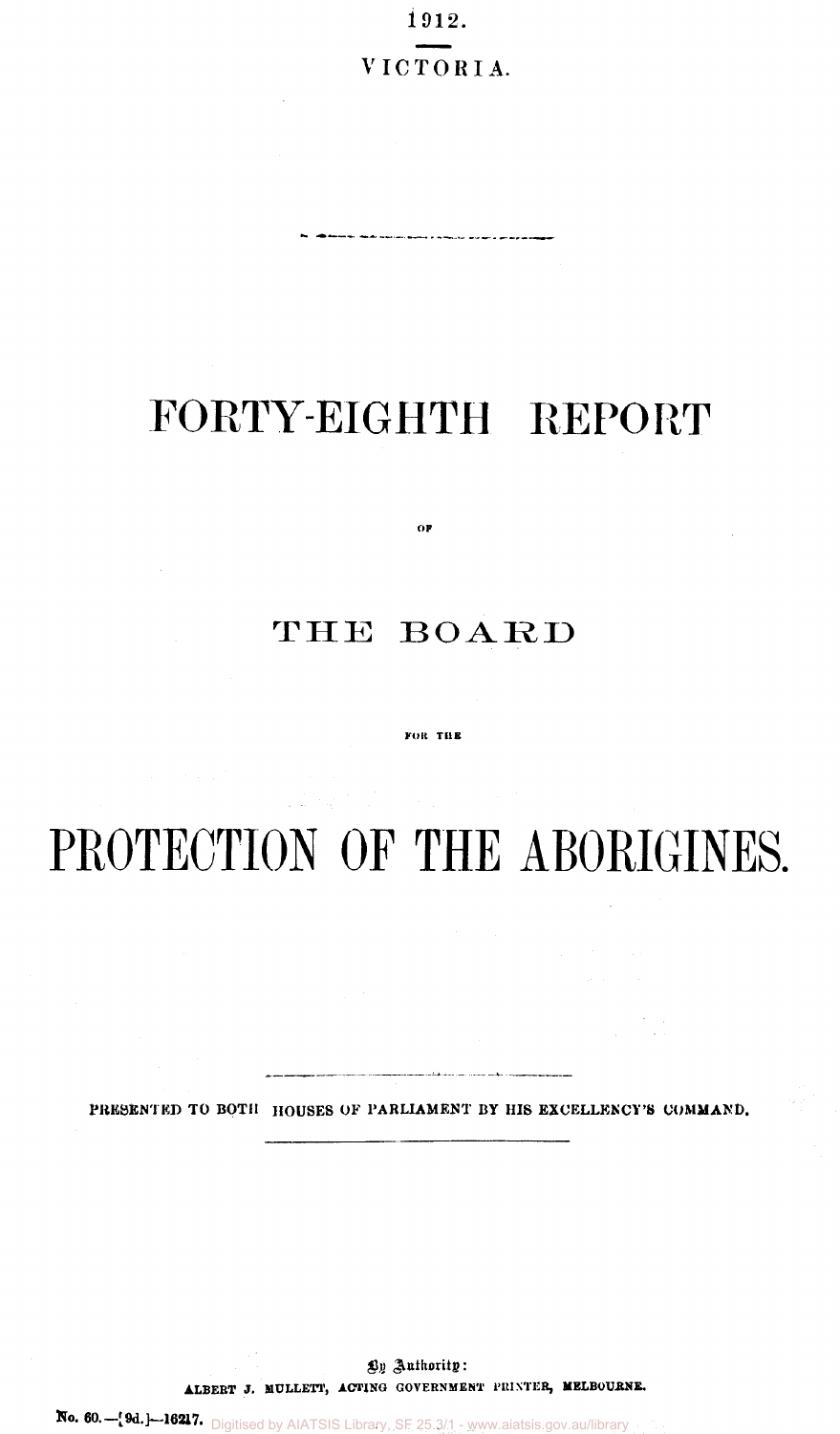#### MEMBERS OF THE BOARD FOR THE PROTECTION OF THE ABORIGINES.

The Honorable the Chief Secretary, Chairman. W. A. Callaway, Esq., J.P., Vice-Chairman. Mrs. Anne F. Bon. The Honorable James A. Boyd. The Honorable E. H. Cameron, M.L.A. T. Livingston, Esq., M.L.A. J. H. MacFarland, Esq., M.A., LL.D. J. P. Wilson, Esq., M.A., LL.D.

> WM. J. DITCHBURN, Acting Secretary.

Melbourne,

14th November, 1912.

#### **APPROXIMATE COST OF REPCRT.**

|                        |               |                  | an revenue of the neutries. |                  |                  |         |           |                  |     | $\mathbf{f}$ and $\mathbf{f}$ |
|------------------------|---------------|------------------|-----------------------------|------------------|------------------|---------|-----------|------------------|-----|-------------------------------|
| Preparation-Not given. |               |                  |                             |                  |                  |         |           |                  |     |                               |
| Printing (400 copies)  | <br>$\bullet$ | $\bullet\bullet$ | $^{\bullet\bullet}$         | $\bullet\bullet$ | $\bullet\bullet$ | $\cdot$ | $\bullet$ | $\bullet\bullet$ | 800 |                               |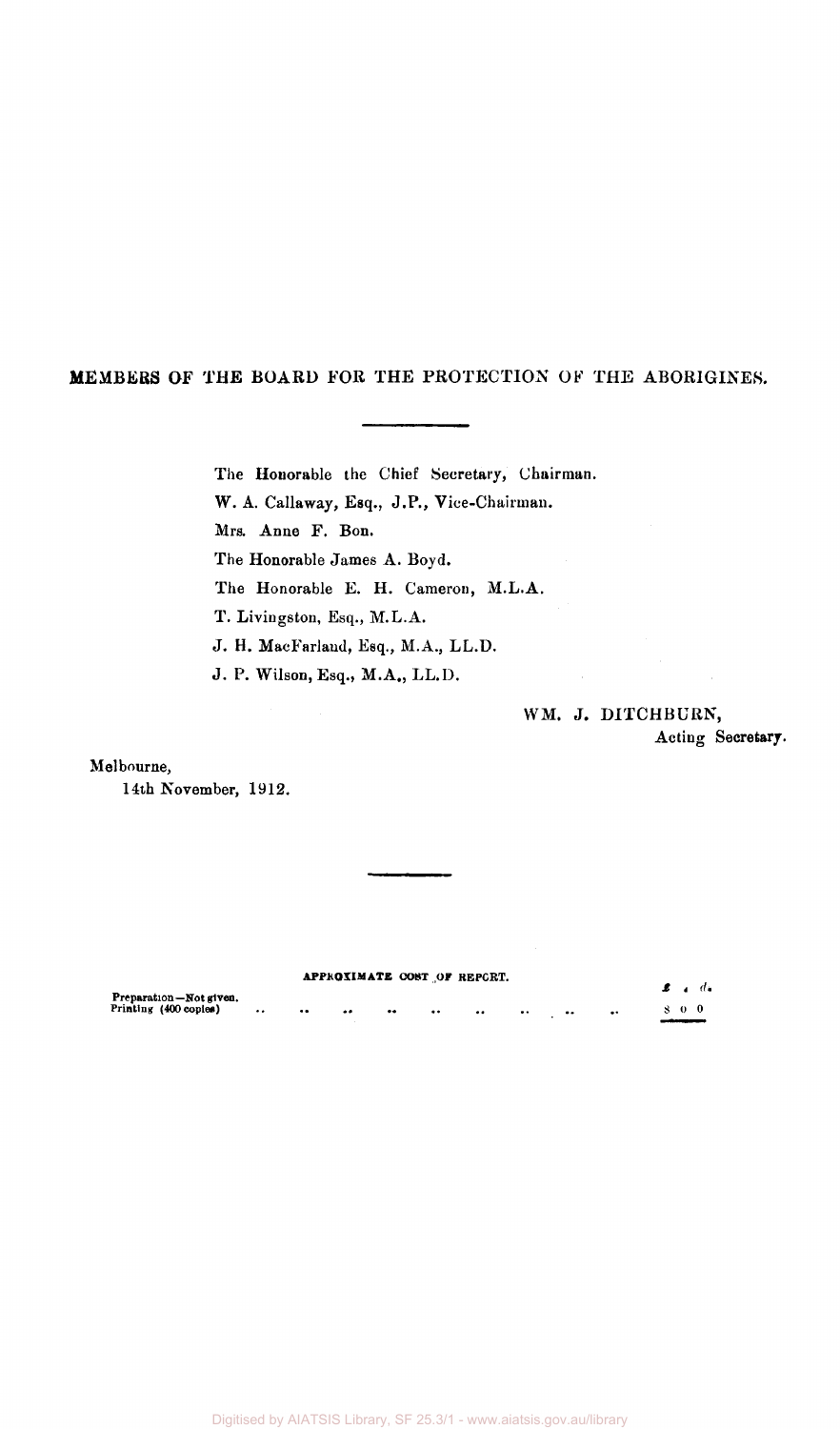### **R E P O R T,**

Melbourne, 12th November, 1912.

MAY IT PLEASE YOUR EXCELLENCY.

The Board for the Protection of the Aborigines have the honour to submit for Your Excellency's consideration their Forty-eighth Report on the condition of the aborigines of this State, together with the reports from the managers of the stations, and other papers.

The Board regret to have to record the death of Mr. W. D. Beazley, M.L.A., who died on the 27th June, 1912. Mr. Beazley had been a member of the Board since October, 1907, and had taken a deep interest in the aborigines of the State.

The number of aborigines and half-castes who have been maintained or partly provided for during the year ended 30th June, 1912, was 273, as follows :—

| Locality.   |          |          | Blacks.          |           | Half-castes. |           | Total.           |
|-------------|----------|----------|------------------|-----------|--------------|-----------|------------------|
| Coranderrk  |          |          | 29               | $\cdots$  | 37           |           | 66               |
| Lake Condah |          |          | 34               |           | 27           |           | 61               |
| Lake Tyers  | $\cdots$ |          | 57               |           | 32           |           | 89               |
| Antwerp     |          |          | 2                |           | 2            | $\cdots$  | 4                |
| Coleraine   |          |          |                  |           | 6            | $\cdots$  | 6                |
| Framlingham | $\cdots$ |          | 3                | $\cdots$  | 15           |           | 18               |
| Colac       |          |          |                  | $\ddotsc$ | 6            |           | 6                |
| Lake Hattah |          |          |                  |           | 3            | .         | 3                |
| Lindenow    |          |          |                  | $\cdots$  | ő            | $\cdots$  | 6                |
| Mildura     |          |          | 3                |           |              |           | 3                |
| Swan Hill   | $\cdots$ |          | $\overline{2}$   |           | 3            |           | 5                |
| Wahgunyah   |          | $\cdots$ | $\boldsymbol{2}$ |           |              | $\ddotsc$ | $\boldsymbol{2}$ |
|             |          |          |                  |           |              |           |                  |
|             |          |          | 133              |           | 136          |           | 269              |
|             |          |          |                  |           |              |           |                  |

During the year two families of half-castes (15 in all) were transferred from Framlingham to Lake Condah Station, and one family of 8 to Coranderrk, in order that the children may be under better supervision than was possible at Framlingham.

The numbers on the 30th June, 1911, were 136 aborigines and 116 half-castes.

The returns of births, marriages, and deaths were as follow:—

| Station.            |                         |                         |                         | Births,  |          | Marriages. |                         | Deaths. |
|---------------------|-------------------------|-------------------------|-------------------------|----------|----------|------------|-------------------------|---------|
| Coranderrk          | $\bullet\bullet\bullet$ | $\bullet\bullet\bullet$ | $\bullet\bullet\bullet$ | 2        | $\cdots$ |            |                         |         |
| Lake Condah         |                         | $\bullet\bullet\bullet$ | $\cdots$                | $\bf{2}$ | $\cdots$ |            | $\cdots$                |         |
| Lake Tyers          |                         | $\bullet\bullet\bullet$ |                         |          | $\cdots$ |            | $\bullet\bullet\bullet$ |         |
| Depôts<br>$\ddotsc$ |                         | $\cdots$                | $\cdots$                | 2        |          |            | $\cdots$                | 6       |
|                     |                         |                         |                         |          |          |            |                         |         |
|                     |                         |                         |                         | 7        | $\cdots$ |            |                         |         |
|                     |                         |                         |                         |          |          |            |                         |         |

The births recorded were 2 blacks and 5 half-castes. Deaths comprise 4 blacks and 3 half-castes.

The following table shows the ages (approximately) of those who died during the year :—

|           |       | Under 1 year     | $\bullet\bullet\bullet$          | $\bullet\bullet\bullet$ |                         |          | $\bullet\bullet\bullet$ |  |
|-----------|-------|------------------|----------------------------------|-------------------------|-------------------------|----------|-------------------------|--|
|           |       |                  | Over 21 years and under 40 years |                         | $\cdots$                | $\cdots$ | $\cdots$                |  |
|           | ,, 40 | $\bullet\bullet$ | ,                                | 60<br>                  | $\bullet\bullet\bullet$ |          | $\cdots$                |  |
| $\bullet$ | - 60  | $^{\bullet}$     | $\cdots$                         |                         |                         |          | $\cdots$                |  |
|           |       |                  |                                  |                         |                         |          |                         |  |
|           |       |                  |                                  |                         |                         |          |                         |  |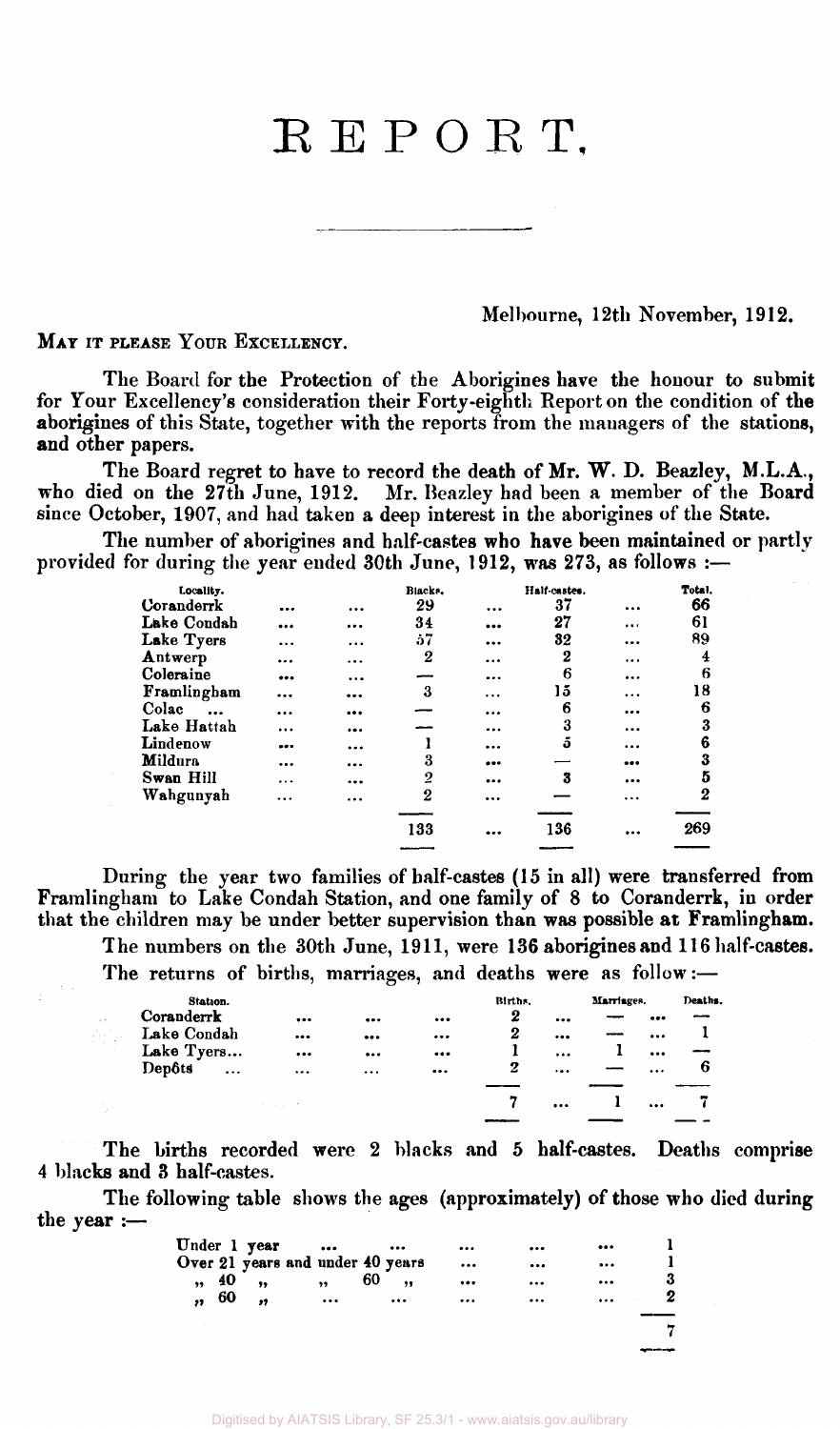A tabulated statement showing the amount expended in administering to the wants of the aborigines for the past twenty years is appended :-

| Year. |           | Amount Voted. |              |                    | Amount Expended. |                         |                    | Unexpended Vote. |                         |                  | Revenue from Sale of<br>Produce, &c., paid into | Treasury.        |                    | Net Cost of Board. |                         |                         |
|-------|-----------|---------------|--------------|--------------------|------------------|-------------------------|--------------------|------------------|-------------------------|------------------|-------------------------------------------------|------------------|--------------------|--------------------|-------------------------|-------------------------|
|       |           | £             | $s_{\star}$  | $\boldsymbol{d}$ . | £                | $s$ .                   | $\boldsymbol{d}$ . | £                | 8.                      | d.               | £                                               | <b>s.</b>        | $\boldsymbol{d}$ . | £                  | 8.                      | $\boldsymbol{d.}$       |
| 1893  |           | 6,788         | $\mathbf 0$  | $\mathbf 0$        | 5,578            | $\theta$                | 5                  | 1,208            | 19                      |                  | 487                                             | $\theta$         | $\boldsymbol{3}$   | 5,091              | $\mathbf 0$             | $\boldsymbol{2}$        |
| 1894  | $\cdots$  | 5,600         | $\theta$     | $\mathbf 0$        | 5,596            | 7                       | 10                 | 3                | 12                      | 2                | 414                                             | $\boldsymbol{2}$ | 8                  | 5,182              | 5                       | $\overline{\mathbf{3}}$ |
| 1895  | .         | 5,630         | $\theta$     | $\bf{0}$           | 5,515            | 19                      | 9                  | 114              | $\Omega$                | 3                | 560                                             | 15               | 4                  | 4,955              | 4                       | $\bf{5}$                |
| 1896  |           | 5,501         | $\Omega$     | $\theta$           | 5,459            | 17                      | 3                  | 41               | 2                       | 9                | 409                                             | 10               | 6                  | 5,050              | 6                       | 9                       |
| 1897  |           | 5,497         | $\Omega$     | $\theta$           | 5,407            | 7                       | 5                  | 89               | 12                      | 7                | 442                                             | 11               | 7                  | 4,964              | 15                      | 10                      |
| 1898  | $\cdots$  | 5,515         | $\Omega$     | $\theta$           | 5,451            | 14                      | 10                 | 63               | 5                       | $\boldsymbol{2}$ | 215                                             | 10               | $\Omega$           | 5,236              | 4                       | 10                      |
| 1899  | $\cdots$  | 5,523         | $\bf{0}$     | $\bf{0}$           | 5,080            | 17                      | 4                  | 442              | 2                       | 8                | 301                                             | 13               | 1                  | 4,779              | $\overline{\mathbf{4}}$ | - 3                     |
| 1900  |           | 5,483         | $\theta$     | $\theta$           | 4,845            | $\Omega$                | 4                  | 639              | 19                      | 8                | 181                                             | 14               | 6                  | 4,663              | 5                       | 10                      |
| 1901  |           | 5,300         | $\bf{0}$     | $\theta$           | 4,704            | 12                      | 9                  | 595              | 7                       | 3                | 326                                             | 10               | 11                 | 4,378              |                         | 10                      |
| 1902  |           | 5,182         | $\bf{0}$     | $\bf{0}$           | 4,633            | 7                       | 7                  | 548              | 12                      | 5                | 431                                             | 5                | 3                  | 4,202              | 2                       | $\overline{\mathbf{4}}$ |
| 1903  |           | 4,870         | $\bf{0}$     | $\bf{0}$           | 4,810            | $\overline{\mathbf{4}}$ | 7                  | 59               | 15                      | 5                | 630                                             | -11              | 4                  | 4,179 13           |                         | 3                       |
| 1904  |           | 4,703         | $\Omega$     | $\theta$           | 4,406            | 15                      | 9                  | 296              | $\overline{\mathbf{4}}$ | 3                | 622                                             | 18               | 9                  | 3,783 17           |                         | $\bf{0}$                |
| 1905  | $\ddotsc$ | 4,569         | $\bf{0}$     | $\Omega$           | 4,152            | 18                      | $\bf{0}$           | 416              | $\boldsymbol{2}$        | $\theta$         | 354 16                                          |                  | 3                  | 3,798              |                         | 9                       |
| 1906  | $\cdots$  | 4,359         | $\mathbf{0}$ | $\bf{0}$           | 4,324            | 10                      | 11                 | 34               | 9                       |                  | 359                                             | 11               | 5                  | 3,964 19           |                         | 6                       |
| 1907  |           | 4,087         | $\bf{0}$     | $\bf{0}$           | 4,078            | 4                       | 8                  | 8                | 15                      | 4                | 512                                             | 8                | 1                  | 3,565              | -16                     | 7                       |
| 1908* | $\cdots$  | 4.945         | $\bf{0}$     | $\theta$           | 4,679            | $\bf{0}$                | $\bf{0}$           | 266              | $\theta$                | $\bf{0}$         | 279                                             | 3                | 3                  | 4,399              | 16                      | 9                       |
| 1909† | $\cdots$  | 4.104         | $\mathbf{0}$ | $\Omega$           | 3,968            | ŏ.                      | 9                  | 135              | 14                      | 6                | 28                                              | $\Omega$         | $10**$             | 3,940              | $\overline{\mathbf{4}}$ | 11                      |
| 1910  | $\cdots$  | 4,278         | $\bf{0}$     | $\bf{0}$           | 4,226            | $\mathbf{0}$            | $\mathbf 0$        | $52\,$           | $\bf{0}$                | $\theta$         |                                                 |                  |                    | 4,226              | $\bf{0}$                | $\bf{0}$                |
| 1911  | $\cdots$  | 4,681         | $\Omega$     | $\bf{0}$           | 4,295            | $\bf{0}$                | $\bf{0}$           | 386              | $\Omega$                | $\bf{0}$         |                                                 |                  |                    | 4,295              | $\bf{0}$                | $\mathbf 0$             |
| 1912  |           | 4,326         | $\Omega$     | $\Omega$           | 4,020            | $\bf{0}$                | $\bf{0}$           | 306              | $\bf{0}$                | $\theta$         |                                                 |                  |                    | 4,020              | $\mathbf 0$             | $\bf{0}$                |

STATEMENT OF AMOUNTS VOTED BY PARLIAMENT, OF REVENUE RECEIVED, AND OF NET COST OF BOARD FROM 1892 TO 1911.

\* Including special vote of £1,000 for buildings, of which only £734 had been expended.

Including revote of £266 for buildings.

\*\* The revenue from Coranderrk is now received and expended by the Board.

and VI. **[.**  The revenue received from the sale of produce is shown in Appendices V.

The areas of land reserved for the use of the aborigines are as follow:—

|                   |                         |           |                         |          |          |              | Acres. |
|-------------------|-------------------------|-----------|-------------------------|----------|----------|--------------|--------|
| Coranderrk        | $\cdots$                |           |                         | $\cdots$ |          | <br>$\cdots$ | 2,400  |
| Lake Condah       | $\cdots$                |           |                         |          |          | <br>         | 2,050  |
| Lake Tyers        | $\cdots$                | $\ddotsc$ | $\bullet\bullet\bullet$ | $\cdots$ | $\cdots$ | <br>$\cdots$ | 4,000  |
| Colac<br>$\cdots$ |                         |           |                         |          |          | <br>         | 20     |
| Framlingham       |                         | $\cdots$  | $\cdots$                | $\cdots$ |          | <br>$\cdots$ | 548    |
| Lake Moodemere    | $\bullet\bullet\bullet$ |           | $\cdots$                | $\cdots$ |          | <br>$\cdots$ | 21     |
|                   |                         |           |                         |          |          |              |        |
|                   |                         |           |                         |          |          |              | 9,039  |

The health of the people at the Stations and Dep6ts has been good. At Coranderrk and Lake Tyers Stations there were no deaths, and only one occurred at Lake Condah Station. At Lake Tyers there was an outbreak of diphtheria which affected 12 children and threatened to become serious, but immediately the fact was reported the services of a trained nurse were engaged, and steps taken to reduce the epidemic within the narrowest limits.

At Lake Condah and Lake Tyers the children attend the State Schools on those stations, and the children from Coranderrk are instructed at the Badger Creek School. The reports of progress made are satisfactory.

I have the honour to be,

Your Excellency's most obedient Servant,

### W. A. CALLAWAY,

Vice-Chairman.

His Excellency Sir John Michael Fleetwood Fuller, Baronet, K.C.M.G. Digitised by AIATSIS Library, SF 25.3/1 - www.aiatsis.gov.au/library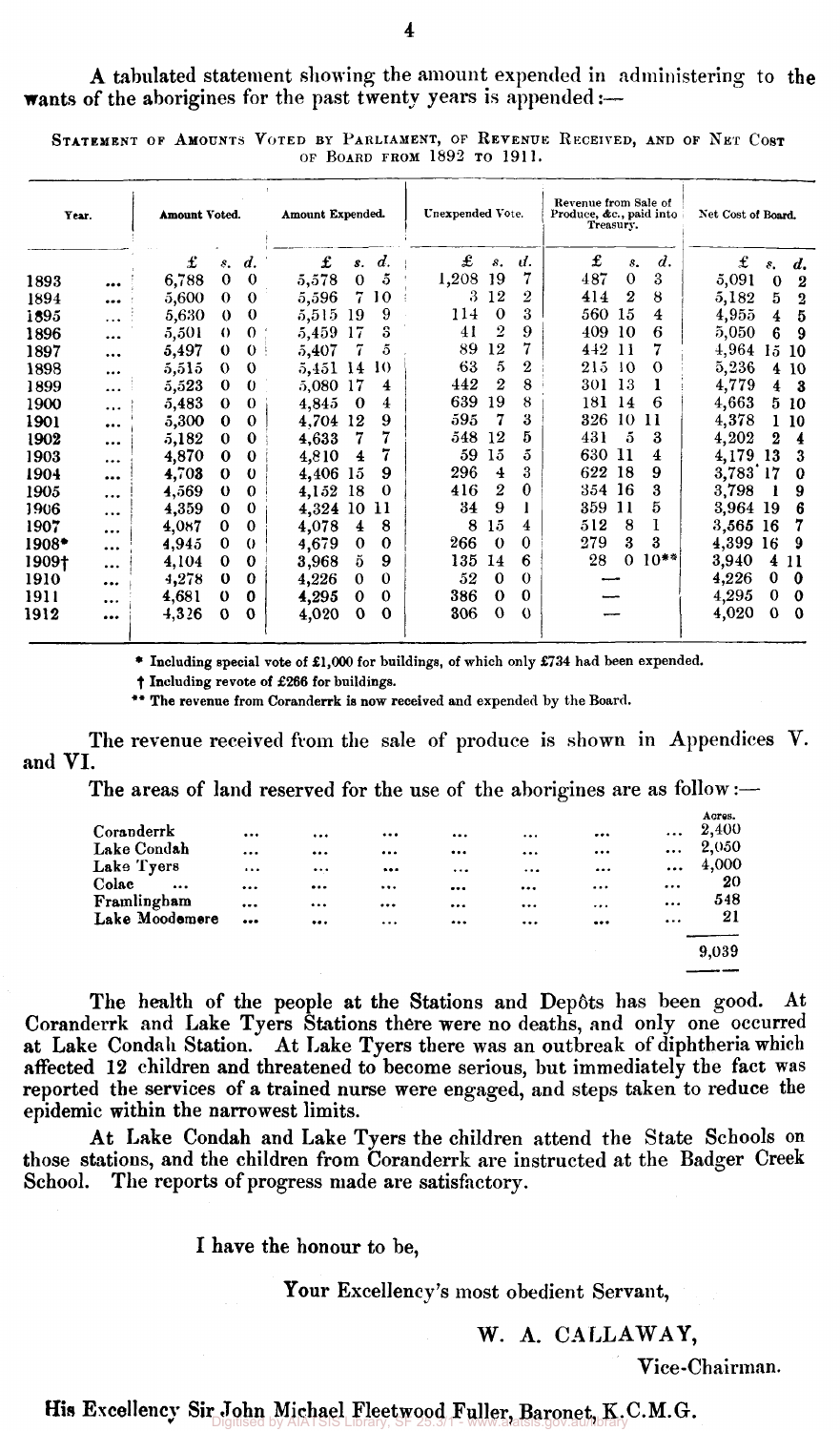#### APPENDIX I.

**Aboriginal Station, Coranderrk,** 

**19th August, 1912.** 

**In compliance with your notice, 1 have the honour to forward you the Annual Report of this Station for the year ending 30th June, 1912.** 

**1. The number of aborigines attending the Station during each month and the daily average was as follows : —** 

| 1911.     |           |           | Highest. Lowest. |           |    |            | Average. | 1912.    |               |           | Highest. |           | Lowest. |           | Average. |
|-----------|-----------|-----------|------------------|-----------|----|------------|----------|----------|---------------|-----------|----------|-----------|---------|-----------|----------|
| July      | $\cdots$  | $\ddotsc$ | 53               | $\ddotsc$ | 52 | $\cdots$   | 52       | January  | $\cdots$      |           | 50       | $\ddotsc$ | - 47    | $\ddotsc$ | 48       |
| August    | $\cdots$  |           | 52               | $\ddotsc$ | 50 | $\ddotsc$  | 51       | February |               | $\ddotsc$ | 53       | $\cdots$  | 49      | $\ddotsc$ | 50       |
| September | $\ddotsc$ | $\cdots$  | 53               | $\cdots$  | 52 | $\cdots$   | 52       | March    |               | $\cdots$  | 49.      | $\cdots$  | 47      | $\ddotsc$ |          |
| October   | $\cdots$  |           | 55               | $\cdots$  | 51 | $\ddotsc$  | 53       | April    |               |           | 78       |           | 49      | $\ddotsc$ | -61      |
| November  | $\ddotsc$ | $\cdots$  | 53.              | $\cdots$  | 46 | $\ddotsc$  | 49       | May      |               | $\cdots$  | 58       | $\ddotsc$ | 55      | $\cdots$  | -57      |
| December  | $\ddotsc$ | $\cdots$  | 55               | $\sim$    | 40 | $\dddotsc$ | 45       | June     | $\cdot \cdot$ | $\cdots$  | 66.      | $\ddotsc$ | -57     | $\ddotsc$ | 63       |

 $\overline{2}$ .

**SIR,** 

**BIRTHS.** 

| Date.                           | Sex. | Name.                                     | Parents' Names.                               | Colour.      |
|---------------------------------|------|-------------------------------------------|-----------------------------------------------|--------------|
| 30th January, 1912<br>$\ddotsc$ |      | Female   Agnes Rosalene Mabel<br>$\cdots$ | Alexander Mullett<br><br>Violet Mullett<br>$$ | <b>Black</b> |
| 13th March, 1912                | Male | Stewart Alexander<br>$\cdots$             | Alex. McRae<br>Mary McRae<br><br>             | Black        |

4.

**3. DEATHS.** 

**Nil.** 

#### **MARRIAGES. Nil.**

**5. Religious services are held every Sunday morning, alternately by the Rev. J. Spittal and myself. Sunday school is conducted every Sunday afternoon by my wife and myself, and a service of song every Sunday evening for over an hour. This service is much enjoyed by the natives, as they are fond of music. A short service is held every morning during the week, except for a few weeks in midwinter, when the weather is wet and cold. The services on the whole are well attended.** 

6. The children of school age (seven in number) attend the Badger Creek State school, about 1<sup>1</sup> **miles distant from the Station. They are accompanied to and from school by one of the natives. The children make little or no progress ; having to attend a school away from the Station amongst the whites they are naturally shy, and dislike going to school away from their home.** 

**7. The land reserved for the use of the natives is 2,400 acres, inclosed with post and wire fence, the greater part of which is in seven large grazing paddocks. The balance is subdivided into nine paddocks, varying in size from 3 to 20 acres. Three of the medium-sized paddocks are used for growing the various kinds of crops required for the use of the Station. Eight acres were under oats for hay, which turned out remarkably well—10 tons of hay were harvested. Two acres were planted with potatoes—the yield was light. One acre was sown with pumpkins, which yielded about two tons. Another acre was planted with a variety of vegetables, from which the natives received a generous supply daring the summer and autumn months. The potatoes and pumpkins are given out during the winter.** 

**8. About 12 cows on an average are milked daily for the use of the Station. During the spring and summer months, when there is plenty of grass and the cows are in full milk those willing to milk, as well as the old and sick, receive butter. There have been killed for meat—***1* **cow, 7 heifers, 14 steers ; total, 22. Meat is given out twice weekly; each adult receives 1 lb. per day, and children a**  small allowance. The stock on the Station on 30th June was as follows :- 66 cows, 19 calves, 75 heifers, **97 steers, 1 bull, 8 working bullocks, 14 horses ; total, 280.** 

**9. The number of buildings is 29, inclusive of church, store-room, school-room, hop kiln, and Manager's house. The cottages are in fair state of repair ; the stabling and other outbuildings are very old, and require a great deal of attention to keep them in order.** 

**10. During the year the natives have erected 3 miles 16 chains of boundary fences, which**  completes the whole of the renewing of the boundary fences on the Station, totalling 7<sup>1</sup> miles. four chains of new subdivision fences have also been erected. In the autumn some very effective burning**off has been done on the flats, which enables the Station to carry more stock. All the necessary works are carried out by the natives. A number of the homes have received an interior painting, which has given them a bright appearance, and made them more wholesome.** 

**11. The natives still do a little hunting and fishing, which I encourage from a health stand-point in the first place, as during the warm weather the families camp down by the river and keep healthy and**  happy. From an economical stand-point the rabbit pest is being destroyed-and the output of meat **lessened.**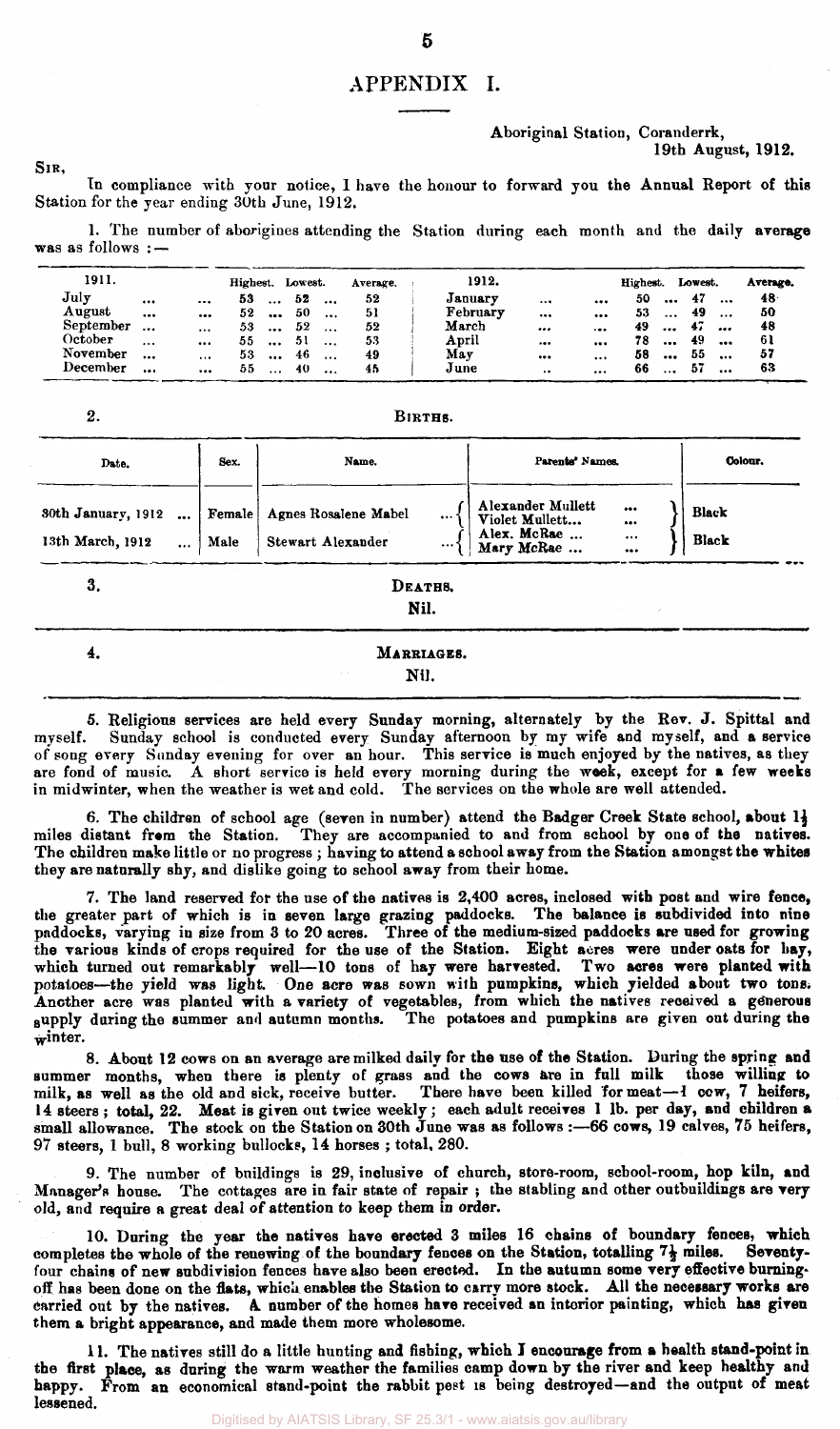12. The conduct of the people on the whole has been fair. This Station being only 3 miles from the township of Healesville, which, being a tourist resort, offers attractions to which the natives are so easily drawn. The women and children are satisfied with the picture shows, &c., but the men who can and will get drink, by the help of the outside half-castes who do not come under the Aborigines Restriction Act, often give me a deal of trouble. The health of the natives has been good. There has been less sickness this year than for many years past. My wife inspects the homes regularly and sees to the general health and cleanliness of the people, attends personally to the sick, and instructs the girls in domestic duties. There are seven half-castes living here under licence.

13. In conclusion, and on behalf of the natives, I desire to thank the Board for the liberal supply of clothing, rations, medical and other comforts necessary for their general welfare. All the supplies have been satisfactory and of good quality.

I have the honour to be,

Sir,

Your obedient Servant,

C. A. ROBARTS.

The Secretary, Board for Protection of Aborigines, Melbourne.

#### APPENDIX II.

Aboriginal Station, Lake Condah,

24th August, 1912.

SIR.

The Annual Report being due with reference to the management and condition of this Station and the aborigines and half-castes residing thereon under my charge, I have the honour to report as follows :—

1. The daily attendance for each month during the year was :-

|                  |          | Daily Average. |                         | Total. |          | Daily Average. | Total. |        |
|------------------|----------|----------------|-------------------------|--------|----------|----------------|--------|--------|
| July<br>         | $\cdots$ | 45             | $\cdots$                | 45     | January  |                | 45     | <br>49 |
| August           | $$       | 46             |                         | 47     | February |                | 45     | <br>49 |
| <b>September</b> |          | 46             |                         |        | March    |                | 44     | <br>48 |
| October          | $\cdots$ | 46             | $\cdots$                |        | April    | $\cdots$       | 43     | <br>47 |
| <b>November</b>  |          | 46             | $\bullet\bullet\bullet$ | 48     | May      |                | 43     | <br>48 |
| December         |          | 47             |                         | 49     | June     |                | 53     | <br>61 |

**2.** 

**BIRTHS .** 

| Date.                                                    | Sex. | Name.                                        |              |              | Parents' Names.                                                                  | Colour.                              |                                              |
|----------------------------------------------------------|------|----------------------------------------------|--------------|--------------|----------------------------------------------------------------------------------|--------------------------------------|----------------------------------------------|
| 21st August, 1911<br><br>29th November, 1911<br>$\cdots$ | Male | Victor Albert<br><b>Female</b> Dorothy Pearl | <br>$\cdots$ | <br>$\cdots$ | Albert White<br>Dinah White<br>$\cdots$<br><br>(Henry Albert<br>(Maggie Mobourne | <br>$\cdots$<br>$\cdots$<br>$\cdots$ | Black<br><b>Black</b><br>Half-caste<br>Black |

|                            |      | DEATHS.                      |                      |                   |          |
|----------------------------|------|------------------------------|----------------------|-------------------|----------|
| Sex.<br>Date.              |      | Name                         | Cause of Death.      | Colour.           | Age.     |
| 8th May, 1912<br>$\ddotsc$ | Male | Samuel Mobourne<br>$\ddotsc$ | Pneumonia and dropsy | Black<br>$\cdots$ | 54 years |
|                            |      | MARRIAGES.<br>Nil.           |                      |                   |          |

3. Religious instruction was imparted as usual. Church services were held twice every Sunday, and Sunday school in the afternoon ; also daily prayers in the school-house. All were well attended by young and old daring the whole year. Celebration of Holy Communion was held at certain intervals, and the average attendance was from 25 to 32. The musical talent which our people possess—particularly the younger generation—is still developing, and adds much to the elevation of the whole community. The natives now possess two pianos and two harmoniums of their own, and quite a number of girls play hymns and pieces, not by ear only, but from notes.

4. The day school is under the Education Department, and the pupils progress fairly well with their lessons.

5. The land belonging to the station consists of 2,050 acres. All is fenced in with post and wire fences, and about 500 acres are inclosed with wire netting. Most of the fences, being now over 30 years old, are constantly in need of repair. The reserve is divided into 10 paddocks, viz. :--- 5 grass paddocks of various dimensions, and 5 for cultivation.<br>Digitised by AIATSIS Library, SF 25.3/1 - www.aiatsis.gov.au/library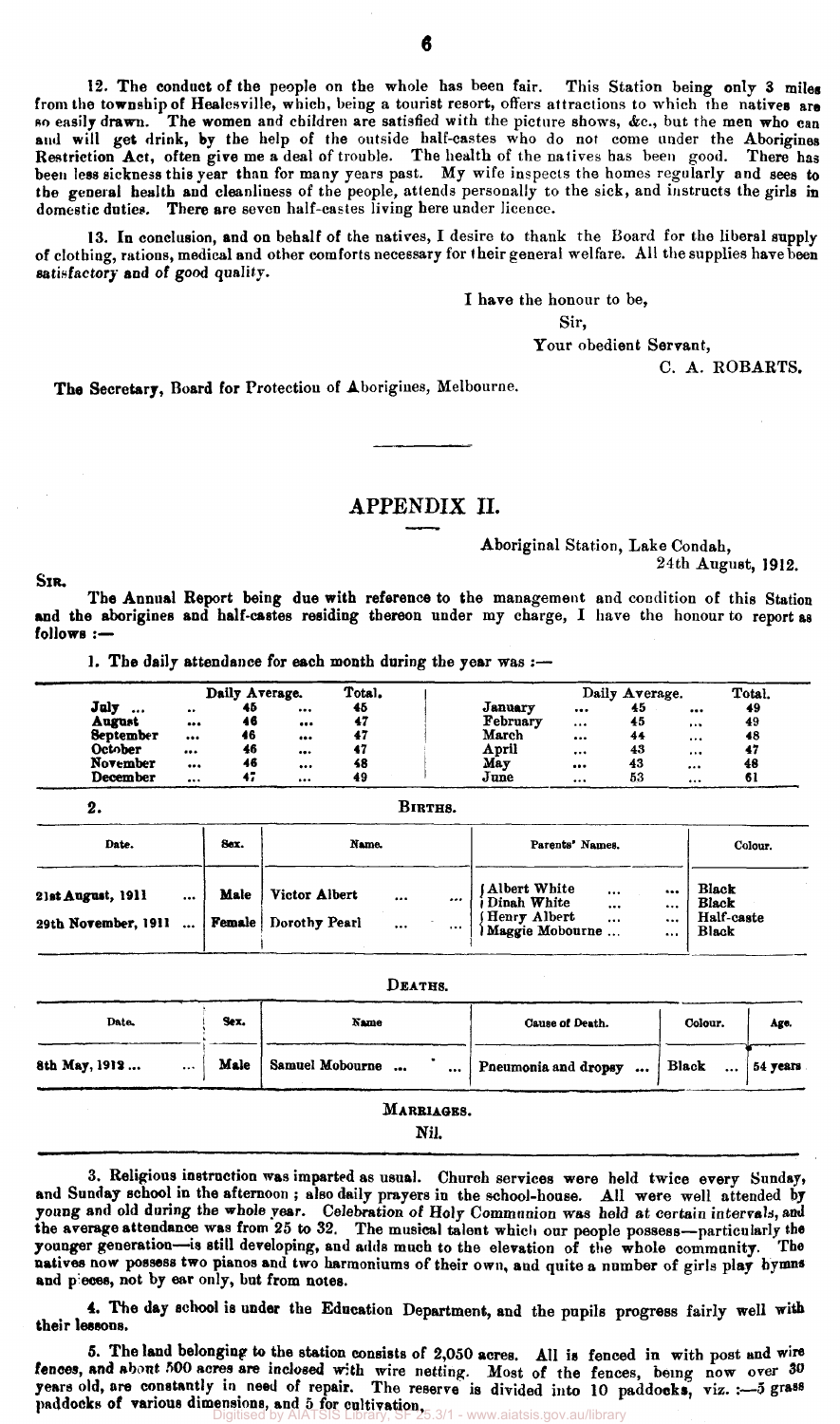6. The orchard yielded a good supply of fruit, which was specially appreciated and enjoyed by the large number of children now resident here. The vegetables, which were grown and used by the natives, were ample and healthful as an addition to their food supply. Fifteen acres of ground were under cultivation with oats for hay for the horses. The return was good, and now there are 18 acres under crop again, with every prospect of a good harvest.

7. The number of cattle, sheep, and horses on hand on the 30th June was as follows :—44 cows 49 calves, 49 heifers, 31 steers, 1 bull, 25 ewes, 7 wethers, 8 horses. Any family can have a cow if they are willing to do their own milking ; and, when milk is plentiful, the milkers, the old people, and the sick are supplied with butter. We had a good clip of wool, and a good return from wattle-bark. The sheep, as recommended by the Inspector of Stock, were sold, and realized a good figure in the market. All the money for wool, sheep, and bark was sent in to the Board for Aborigines,

8. The buildings are the same as last year, viz., 23, inclusive of church, school-house, teacher's house, and mission-house. The latter four buildings are the property of the Church of England Mission Society, and are maintained by them. The dormitory, which was out of repair, has been renovated and divided into two by a partition, and is now occupied by two large families who were brought here from Framlingham. Some new fences were erected in front of the cottages, to encourage the natives to cultivate a love for flowers with which to beautify their homes. A few more of the old fences still need replacing by new ones.

9. The health and conduct of the people were fair. The men were employed in shearing, stripping bark, hay-making, gardening, stock-riding, fencing and repairing fences, road carting milking, and keeping buildings in repair. The women attended to their household duties ; and the girls, who are under my wife's training, are taught all kinds of domestic work. The people are induced to keep themselves in health and habits of cleanliness; and the children are examined regularly every Monday morning, to see that their bodies are clean and their garments mended. Each child receives a warm bath at least once a week.

10. The natives still retain their love for fishing and hunting, and so make a little extra money by selling fox and rabbit skins,

11. There was one man who needed correction for drunkenness, but the rest of the people gave no trouble in that respect.

12. A few half-castes reside here who hold licences. They take their fair share in the work of the station, and do not eat the bread of idleness.

13. The supplies of rations, clothing, &c., were liberal and of good quality; and whatever was needful for the comfort and welfare of the natives was granted by the Board for the Protection of Aborigines.

I desire, therefore, on behalf of our natives here, to express my best thanks for all that has been done for them.

I have the honour to be,

Sir,

Your obedient Servant.

J. H. STAHLE.

The Secretary, Board for Protection of Aborigines, Melbourne.

#### APPENDIX III.

Aboriginal Station, Lake Tyers,

20th August, 1912.

#### SIR,

The Secretary, Board for Protection of Aborigines, Melbourne.

In compliance with your request I have the honour to forward you my Annual Report for the year ending 30th June, 1912.

1. The number of aborigines who attended the Station was as follows :---

| 1911.               |          |          |                         |         | 1912.              |                     |          |          |                  |         |
|---------------------|----------|----------|-------------------------|---------|--------------------|---------------------|----------|----------|------------------|---------|
|                     |          | Highest. |                         | Lowest. |                    |                     |          | Highest. |                  | Lowest. |
| July<br>$\cdots$    |          | 67       |                         | 62      | January            | $\cdots$            | $\cdots$ | 80       | $\cdots$         | 76      |
| August<br>$\cdots$  |          | 68       | $\cdots$                | 66      | February           | $\bullet$           |          | 80       | $\cdots$         | 80      |
| September           |          | 69       | $\cdots$                | 68      | March              |                     |          | 78       |                  | 78      |
| October<br>$\cdots$ | $\cdots$ | 69       |                         | 64      | April<br>          | $\bullet$ $\bullet$ | $\cdots$ | 77       | $\cdots$         | 76      |
| November            |          | 79       |                         | 65      | Mav<br>            |                     |          | 76       | $\cdots$         | 74      |
| December            |          | 78       | $\bullet\bullet\bullet$ | 78      | June<br>           |                     |          | 75       | $\bullet\bullet$ | 70      |
|                     |          |          |                         |         | Daily average, 73. |                     |          |          |                  |         |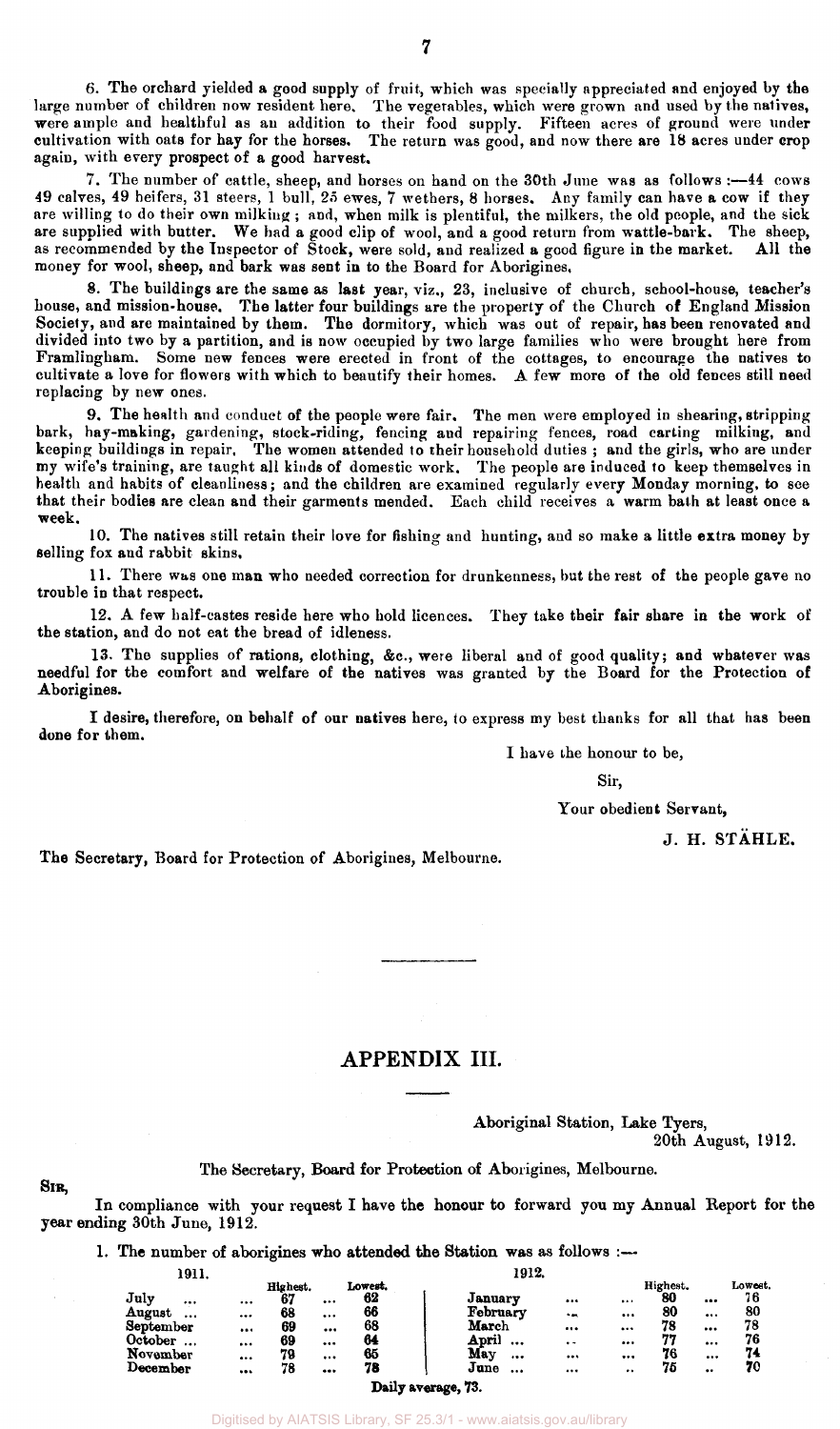#### APPENDIX IV.

Woodford, 25th October, 1912.

#### SIR,

In accordance with instructions, I beg to forward the following Report of the state and condition of the blacks at the Framlingham Camp for year ending 30th June, 1912.

1. The number of blacks attending the Station for each month of the past twelve months is as follows :—July, 20 ; August, 20 ; September, 20 ; October, 16 ; November, 16 ; December, 17 ; January, 17; February, 18 ; March, 18 ; April, 18 ; May, 19 ; June, 17. Total daily average, 18.

Two deaths, viz :- Jas. Egan, and illegitimate child of Lena 2. Two births (both illegitimate).<br>Austin. No marriages during the year.

3. Religious instruction is held on the Station every Sunday, and is well attended by adults and children. No other religious instruction is given the children during the week.

4. For secular education the children attend the Purnim State school, about 2 miles away.

5. The Station reserve contains 548 acres, fenced, and watered by the River Hopkins, divided into paddocks and occupied as follows :—

|           |           |               |           | Acres. |
|-----------|-----------|---------------|-----------|--------|
| $\ddotsc$ | $\bullet$ | $\cdots$      |           | 212    |
| $\ddotsc$ |           | $\cdots$      | $\cdots$  | 80     |
| $\cdots$  | $\cdots$  |               | $\cdots$  | 84     |
| $\ddotsc$ | $\cdots$  | $\cdot$ .     | $\cdots$  | 84     |
| $\ddotsc$ | $\cdots$  |               | $\cdots$  | 88     |
|           |           | $\ddotsc$     | $\ddotsc$ | 548    |
|           |           | $Total \dots$ |           |        |

The persons named above frequently take in cattle to graze at various fees from the public, and also milk a few cows for themselves. They sell the milk to the local butter factory. The general reserve is used by the blacks of the Station for grazing their horses thereon, and occasionally by the public ; the fees being collected by me as local agent, and forwarded to the office in the usual way. A portion of this land is cultivated by the blacks to grow hay for their stock.

6. There are now on the station 3 milking cows, 1 calf, 1 yearling heifer, and two bulls—the property of the Board. The cows are used by the blacks to supply them with milk.

7. There are seven cottages on the Station, all in use, and in a fair state of preservation. They are kept clean by the occupiers. No stock or produce was sold during the year.

8. Some of the blacks engage in hop-picking at Timboon in the season, and a few of the men find work on the different stations during the shearing. The balance of their time is spent in rabbit-trapping, basket-making, and idling about. The children follow the same line of life as their parents.

9. The adults and most of the children receive an allowance of meat weekly, which they supplement with rabbit flesh. The blacks on the station are now living soberly. C. Austin and Jas. Arden and their families have now been removed to Condah. Harry Rose and his wife and family have also been transferred to Coranderrk, and left here for that place on 29th December, 1911.

10. All the half-castes coming under the operation of the law are still on the station. None of them are apprenticed as servants.

11. The rations and clothing supplied during the year have been of good quality, and given every satisfaction to the people.

12. The health of the people has been fairly good during the year, although most of the old people suffered from influenza during the winter months.

I have the honour to be,

Sir,

Your obedient servant,

#### M. J. GLEESON,

Local guardian B.P.A.

To Wm. J. Ditchburn, Esq.,

Secretary Aborigines Board, Melbourne.

 $16217.$  B